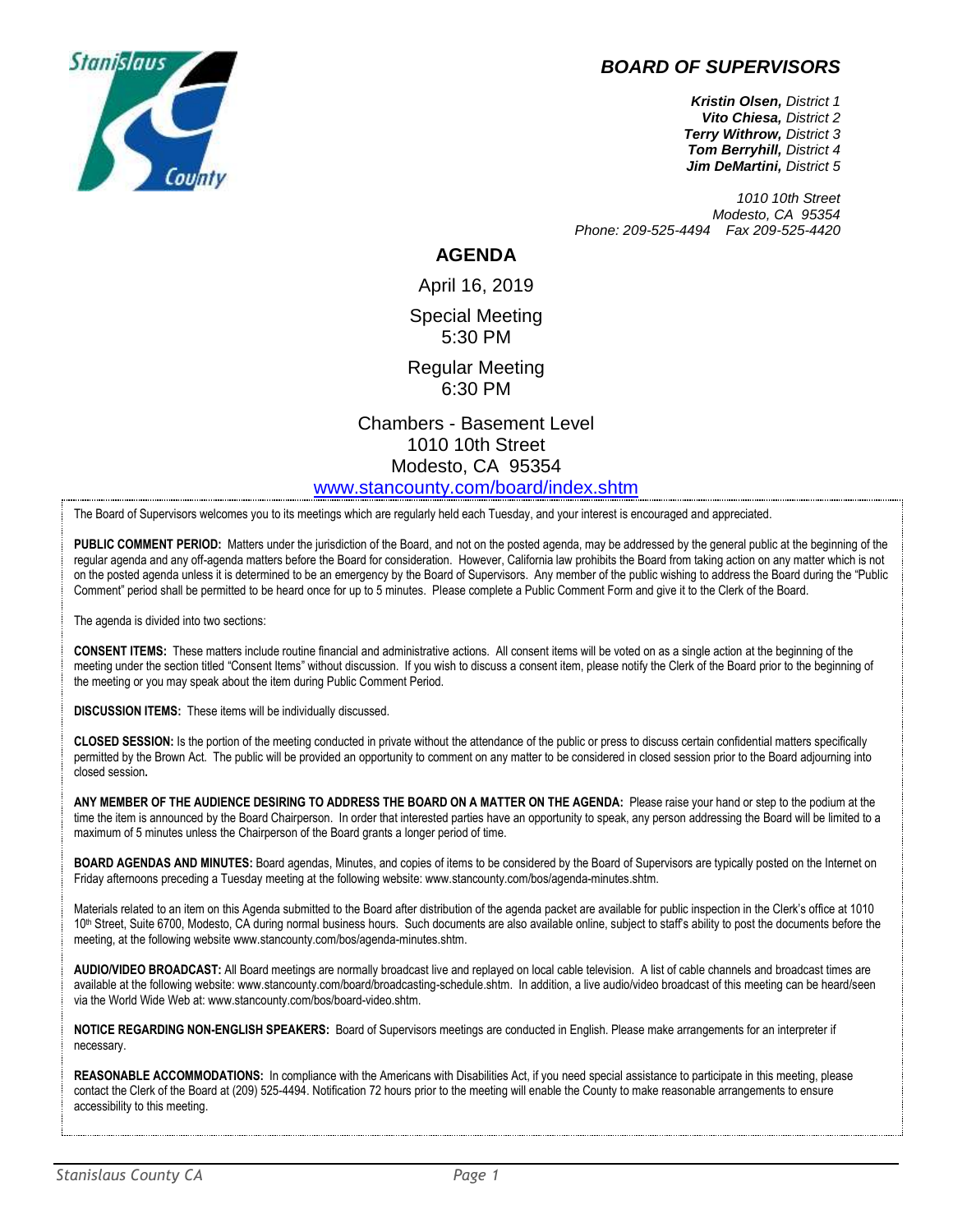## **Special Meeting 5:30 PM**

1. Closed Session: Conference with Legal Counsel – Anticipated Litigation: One Case. Government Code Section 54956.9 (d)(4). Department Head Employment. Government Code Section 54957(b)(1).

## **Regular Meeting 6:30 PM**

- 2. Pledge Allegiance to the Flag
- 3. Invocation
- 4. Presentation: Recognition of Verna Thornton as the 2018 Stanislaus County Outstanding Volunteer of the Year
- 5. Public Comment Period
- 6. Consent Calendar
	- A. Miscellaneous
		- 1. Approval of the Minutes for April 2, 2019 [\(View Item\)](http://stancounty.com/bos/minutes/2019/min04-02-19.pdf)
		- 2. Approval of Appointment of Christopher Joseph Nunes to the Empire Municipal Advisory Council [\(View Item\)](http://stancounty.com/bos/agenda/2019/20190416/A02.pdf)
		- 3. Approval of Appointment of Arla A. Green III to the Stanislaus County Local Task Force on Solid Waste Management [\(View Item\)](http://stancounty.com/bos/agenda/2019/20190416/A03.pdf)
		- 4. Approval of Appointment of Sherry Ann Laffoon to the Stanislaus County Child Abuse Prevention Council [\(View Item\)](http://stancounty.com/bos/agenda/2019/20190416/A04.pdf)
		- 5. Approval to Appoint William Dale Hurst to the Veterans Advisory Commission [\(View Item\)](http://stancounty.com/bos/agenda/2019/20190416/A05.pdf)
		- 6. Approval to Declare a Vacancy on the Valley Home Municipal Advisory Council [\(View Item\)](http://stancounty.com/bos/agenda/2019/20190416/A06.pdf)
	- B. Chief Executive Office
		- 1. Approval to Set a Public Hearing on May 7, 2019 at the 9:00 a.m. Meeting to Introduce and Waive the First Reading of an Ordinance to Amend Chapters 9.82 and 4.36 of the Stanislaus County Code and Associated Department of Agriculture and Weights and Measures Fee Schedule [\(View Item\)](http://stancounty.com/bos/agenda/2019/20190416/B01.pdf)
		- 2. Approval to Set a Public Hearing on May 7, 2019 at the 9:00 a.m. Meeting to Introduce and Waive the First Reading of an Ordinance to Establish New Fees and Amend or Eliminate Existing Fees for the Department of Environmental Resources [\(View Item\)](http://stancounty.com/bos/agenda/2019/20190416/B02.pdf)
		- 3. Approval to Set a Public Hearing on May 7, 2019, at the 9:00 a.m. Meeting to Introduce and Waive the First Reading of an Ordinance to Establish a New Fee and Amend Existing Fees for Planning Services – Planning and Community Development [\(View Item\)](http://stancounty.com/bos/agenda/2019/20190416/B03.pdf)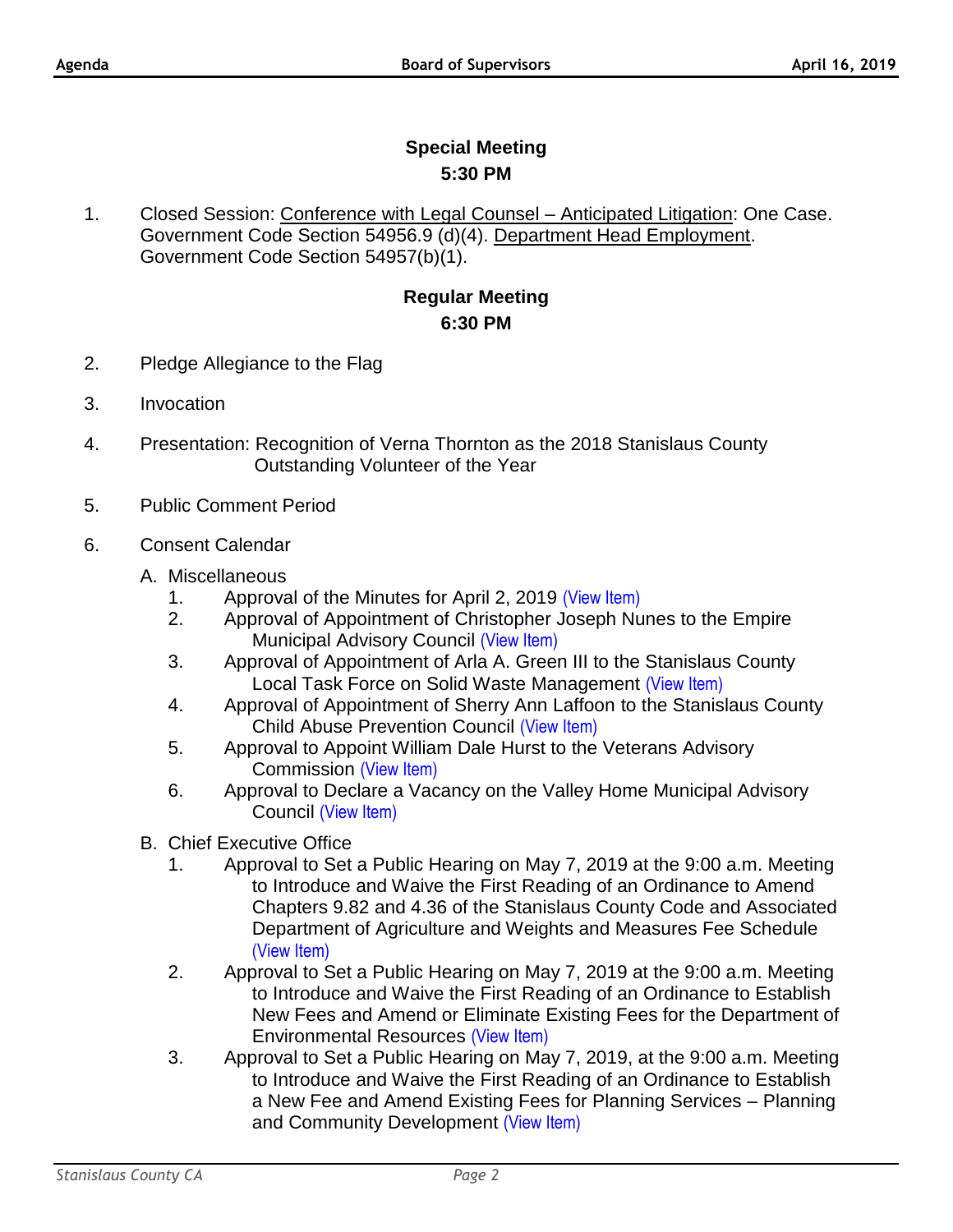| Agenda |     | <b>Board of Supervisors</b>                                                                                                                                                                                                                                                                                               | April 16, 2019 |  |
|--------|-----|---------------------------------------------------------------------------------------------------------------------------------------------------------------------------------------------------------------------------------------------------------------------------------------------------------------------------|----------------|--|
|        | 4.  | Authorization to Negotiate and Sign an Agreement with Economic &<br>Planning Systems, Inc. to Prepare an Enhanced Infrastructure<br>Financing District (EIFD) Financing Analysis and Plan for the Crows<br>Landing Industrial Business Park (CLIBP) – Chief Executive Office<br>(View Item)                               |                |  |
|        | 5.  | Approval to Extend the Stanislaus County Refuse Removal Franchise<br>Agreement (Area 3) with Turlock Scavenger Company Through<br>November 5, 2026 – Environmental Resources (View Item)                                                                                                                                  |                |  |
|        | 6.  | Approval to Use Up to \$5,000 in Community Development Funds to<br>Support the West Side Health Care Task Force – Chief Executive<br>Office (View Item)                                                                                                                                                                   |                |  |
|        | 7.  | Approval for the Chief Executive Officer to Negotiate and Sign an<br>Amendment to the Agreement Between the County of Stanislaus and<br>RxBenefits, Inc., for the Administration of Prescription Drug Benefits to<br>Support the County's Self-Insured Employee Health Insurance<br>Program – Risk Management (View Item) |                |  |
|        | 8.  | Approval to Award a New Provider Agreement with Aspiranet for the<br>Provision of Stanislaus County California Wraparound Program<br>Services in the Amount of \$2,272,272 – Behavioral Health & Recovery<br>Services (View Item)                                                                                         |                |  |
|        | 9.  | Acceptance of the Eighteenth Update in Accordance with Public Contract<br>Code Sections 20134 and 22050 for Emergency Remediation/Repairs<br>at 10th Street Place, to Repair Water Damage and Restore Essential<br>Government Operations - Chief Executive Office (View Item)                                             |                |  |
|        | 10. | Approval of the Third Update on the Homeless Facility Plan and<br>Partnership between the County, the City of Modesto and The<br>Salvation Army in Accordance with the Provisions of the Public<br>Contract Code and Related Matters - Chief Executive Office (View Item)                                                 |                |  |
|        | 11. | Approval of the Final Completion and Acceptance of Construction of Site<br>Improvements at County Center III, Located at 917 Oakdale Road,<br>Modesto, for the Relocation of Health Services Agency Divisions; and<br>Related Actions - Chief Executive Office (View Item)                                                |                |  |
|        | 12. | Approval of the Stanislaus County Social Media Administration Policy<br>- Chief Executive Office (View Item)                                                                                                                                                                                                              |                |  |
|        |     | C. Department of Public Works                                                                                                                                                                                                                                                                                             |                |  |
|        | 1.  | Approval of the Construction Agreement for the Hickman Road over<br>Tuolumne River Bridge Replacement Project between City of<br>Waterford and Stanislaus County (View Item)                                                                                                                                              |                |  |
|        | 2.  | Approval to Adopt Plans and Specifications for the Emergency Water Main<br>Extension on West Mariposa Street Project and Award the<br>Construction Contract to Allen A. Waggoner Construction, Inc., of<br>Ripon, California (View Item)                                                                                  |                |  |
|        | 3.  | Approval to Adopt a Resolution Authorizing the Public Works Transit<br>Manager to Act as the Certifying Representative for all Federal and<br>State Grant Funding Activities Initiated By and For Stanislaus County<br><b>Public Works Local Transit Division and Stanislaus Regional Transit</b><br>(StaRT) (View Item)  |                |  |
|        | 4.  | Approval to Adopt a Resolution of a Proposed List of Projects for Senate<br>Bill 1, the Road Repair and Accountability Act (View Item)                                                                                                                                                                                    |                |  |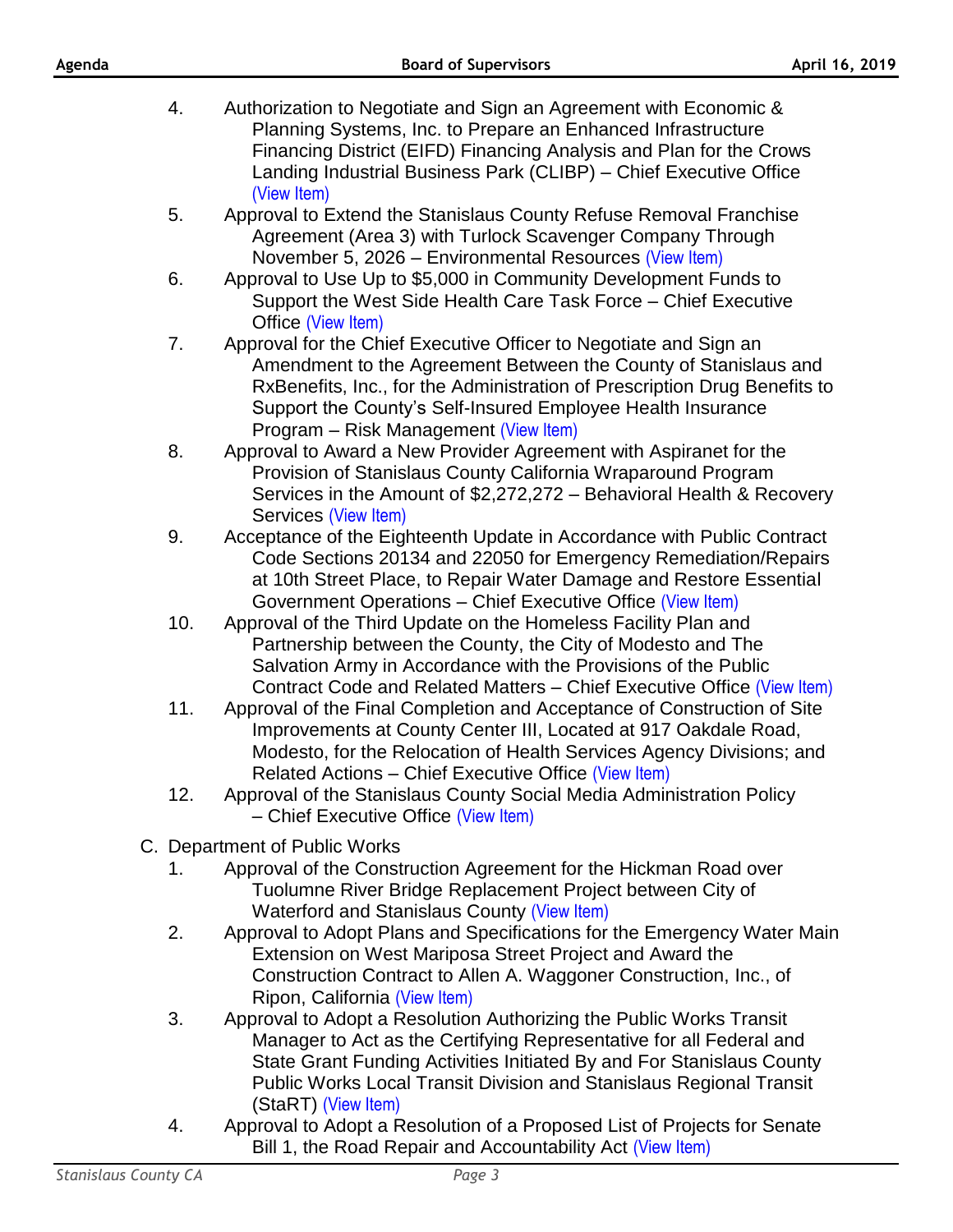- 5. Approval of Amendment No. 2 to the T.Y. Lin International Professional Design Services Agreement for the Faith Home Road/Garner Road Bridge over the Tuolumne River Project [\(View Item\)](http://stancounty.com/bos/agenda/2019/20190416/C05.pdf)
- 6. Approval of a Public Transit Memorandum of Understanding between the Stanislaus Council of Governments and the County of Stanislaus [\(View Item\)](http://stancounty.com/bos/agenda/2019/20190416/C06.pdf)
- 7. Approval to Authorize the Public Works Transit Manager to Accept the Low Carbon Transit Operations Program (LCTOP) Grant for Fiscal Year 2019-2020 [\(View Item\)](http://stancounty.com/bos/agenda/2019/20190416/C07.pdf)
- D. Department of Planning and Community Development
	- 1. Approval to Set a Public Hearing on April 30, 2019, at the 9:00 a.m. Meeting, to Consider the Planning Commission's Recommendation for Approval of Use Permit and Development Agreement Application No. PLN2018-0159, Stockton Business Strategies, Located at 1837 Welty Road, between Spencer and West Blewett Roads, in the Vernalis Area [\(View Item\)](http://stancounty.com/bos/agenda/2019/20190416/D01.pdf)
	- 2. Approval to Reschedule the Public Hearing from the April 30, 2019, 9:00 A.M. Meeting to the May 21, 2019, 6:30 P.M. Meeting to Consider Approval of the Stanislaus Urban County's Fiscal Year 2019-2020 Annual Action Plan (AAP) [\(View Item\)](http://stancounty.com/bos/agenda/2019/20190416/D02.pdf)
- E. County Counsel
- 7. Discussion Items
	- 1. Approval to Implement a Community Cleanup Pilot Program to Combat Illegal Dumping in the Unincorporated Area Funded with \$100,000 in Community Development Funds – Chief Executive Office [\(View Item\)](http://stancounty.com/bos/agenda/2019/20190416/DIS01.pdf)
- 8. Public Hearings
	- 1. Public Hearing to Consider the Planning Commission's Recommendation for Approval of General Plan Amendment and Rezone Application No. PLN2017-0134, Mo's Oasis, Located at 8000 E. Whitmore Avenue, on the Southeast Corner of E. Whitmore Avenue and Geer Road, in the Hughson Area – Planning and Community Development [\(View Item\)](http://stancounty.com/bos/agenda/2019/20190416/PH01.pdf)
	- 2. Public Hearing to Consider Planning Commission's Recommendation for Approval of Williamson Act Cancellation and Use Permit Application No. PLN2015-0081, Sullivan Road Solar, Located East of Sullivan Road, and Bisected by Pete Miller Road, West of Interstate 5, in the Newman Area, and Adoption of a Mitigated Negative Declaration – Planning and Community Development [\(View Item\)](http://stancounty.com/bos/agenda/2019/20190416/PH02.pdf)
	- 3. Public Hearing to Consider the Planning Commission's Recommendation for Approval of Use Permit and Development Agreement Application No. PLN2018-0111 Medallion Wellness, Located at 4213 McHenry Avenue (Hwy 108), Northwest of McHenry and Pelandale Avenues, in the Modesto Area – Planning and Community Development [\(View Item\)](http://stancounty.com/bos/agenda/2019/20190416/PH03.pdf)